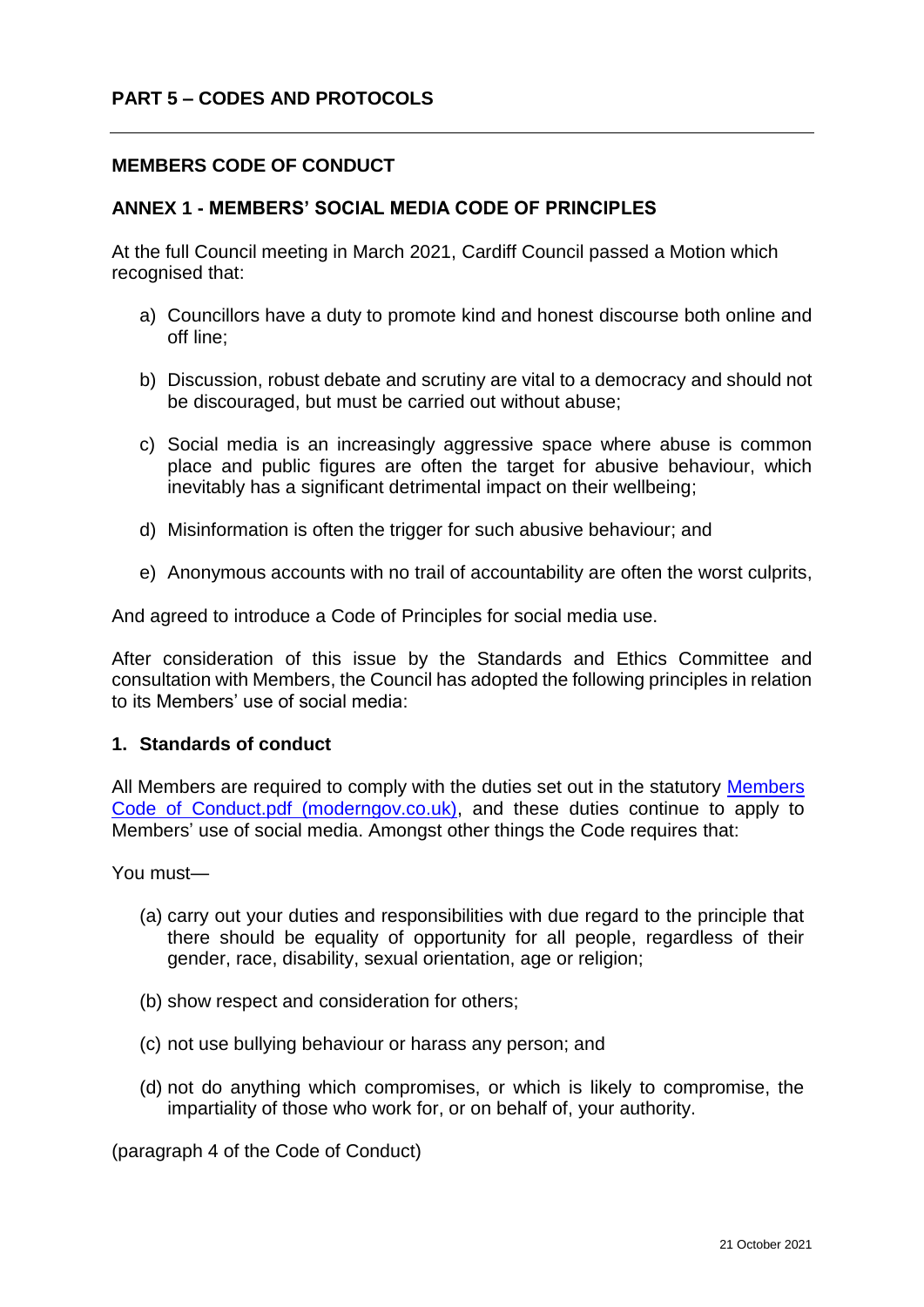You must not—

- (a) disclose confidential information or information which should reasonably be regarded as being of a confidential nature, without the express consent of a person authorised to give such consent, or unless required by law to do so;
- (b) prevent any person from gaining access to information to which that person is entitled by law.

(paragraph 5 of the Code of Conduct)

You must—

(a) not conduct yourself in a manner which could reasonably be regarded as bringing your office or authority into disrepute;

(paragraph 6.1(a) of the Code of Conduct)

#### **2. Respect and consideration**

Members should treat everyone with respect and consideration. Whilst legitimate criticism is part of democratic accountability, criticism should be fair, constructive and courteous, and Members should not post comments which may be regarded as malicious, aggressive, disrespectful or bullying.

### **3. Equality**

Members' comments should treat everyone equally, without discrimination, in particular, against groups with 'protected characteristics' under equality laws (ie. [age,](https://www.equalityhumanrights.com/en/equality-act/protected-characteristics#age) [disability,](https://www.equalityhumanrights.com/en/equality-act/protected-characteristics#disability) [gender reassignment,](https://www.equalityhumanrights.com/en/equality-act/protected-characteristics#reassignment) [marriage and civil partnership,](https://www.equalityhumanrights.com/en/equality-act/protected-characteristics#marriage) [pregnancy and](https://www.equalityhumanrights.com/en/equality-act/protected-characteristics#pregmat)  [maternity,](https://www.equalityhumanrights.com/en/equality-act/protected-characteristics#pregmat) [race,](https://www.equalityhumanrights.com/en/equality-act/protected-characteristics#race) [religion or belief,](https://www.equalityhumanrights.com/en/equality-act/protected-characteristics#rob) [sex](https://www.equalityhumanrights.com/en/equality-act/protected-characteristics#sex) or [sexual orientation\)](https://www.equalityhumanrights.com/en/equality-act/protected-characteristics#lgb) or Welsh language speakers.

#### **4. Professionalism**

Members are expected to participate in robust political debate, but should refrain from making, or acting in any way which encourages, unfair or inaccurate public criticisms of the authority or its councillors or officers doing their jobs. Policies may be criticised, without making unnecessary personal comments.

#### **5. Honesty**

Members' comments should reflect views which they honestly hold. They should refrain from making misleading comments.

#### **6. Accuracy**

Information given should be factually correct and not misleading. Members should make all reasonable efforts to verify the factual accuracy of the information they post.